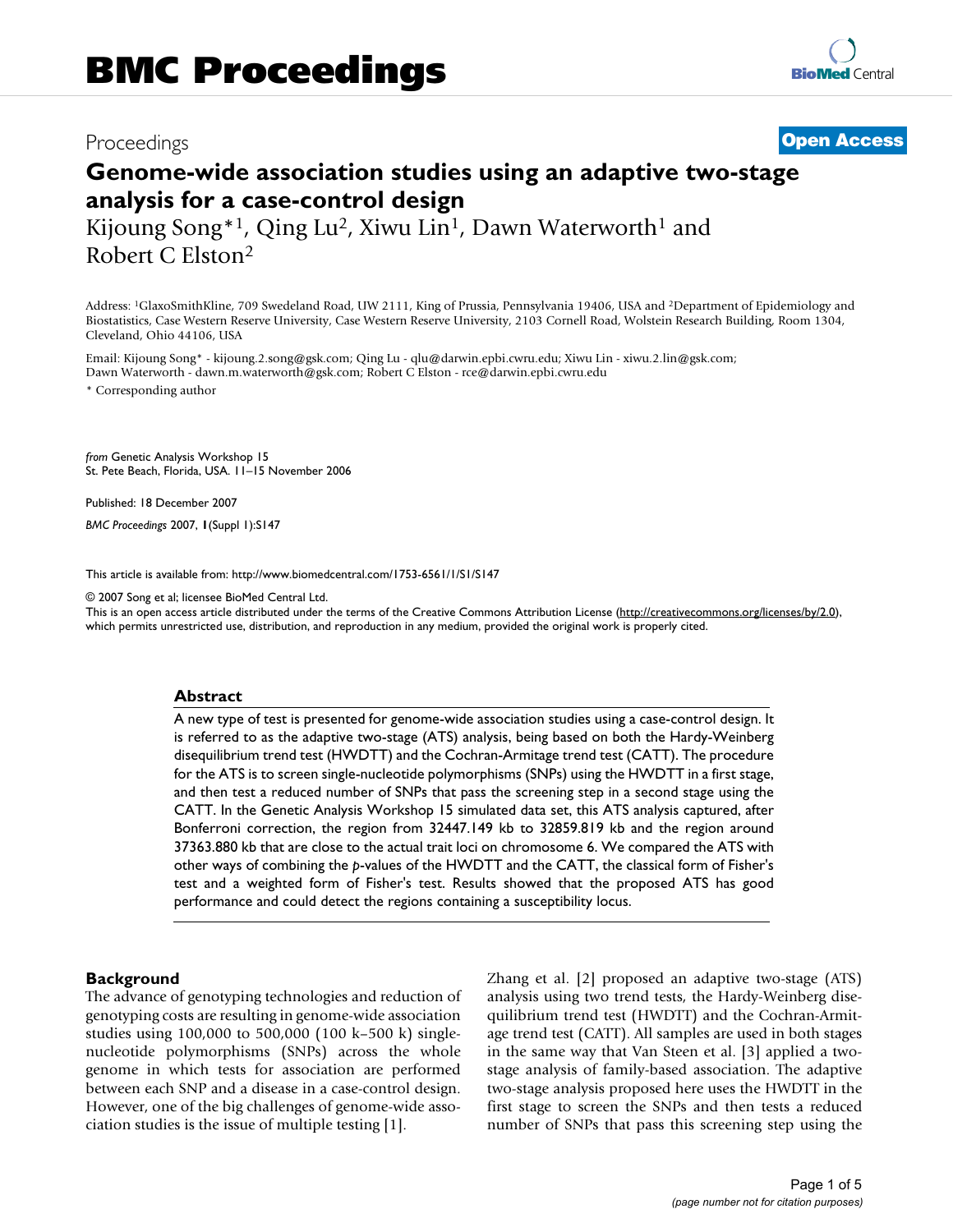CATT in the second stage. The conservative Bonferronicorrected *p*-value of an allele-based test is obtained for each SNP, but it is only necessary to correct for the number of SNPs included in the second-stage analysis.

As an alternative approach, Fisher's combination of *p*-values, referred to as Fisher's test, was considered by Zhang et al. [2]. Because the HWDTT and CATT are asymptotically independent under the null hypothesis, Fisher's test statistic [4] is given by  $T = -2\log(p_{HWDTT}) - 2\log(p_{CATT})$ , which under the null has a chi-square distribution with 4 df. Recently, Hwang et al. [5] extended Fisher's test to a "weighted" version that aims to maximize overall statistical power for a given significance level  $(0 \le \alpha \le 1)$  using a nonparametric distribution with a Gaussian Kernel density.

In this study, we applied the ATS analysis to the Genetic Analysis Workshop (GAW15) simulated data set in order to find susceptibility disease genes. We compared the results of the ATS with those of the CATT, the HWDTT, the classical Fisher test (CFT), and the weighted Fisher test (WFT). The ATS was Bonferroni-corrected for multiple testing, so, for the sake of comparison, the CATT, HWDTT, and Fisher tests (CFT and WFT) are also adjusted using the same correction method.

#### **Methods**

For the ATS analysis of association, Zhang et al. [2] applied the HWDTT and the CATT to case-control studies. Song and Elston [6] and Zhang et al. [2] showed that these two statistics are asymptotically independent under the null hypothesis of no association. Therefore, they used all samples for both stages of the analysis. For the first stage of the proposed ATS analysis, the HWDTT is applied to test each SNP at the significance level  $\alpha_1$  chosen on the basis of the conditional power of the HWDTT. The smallest  $\alpha_1$  is chosen such that the power is at least 1 -  $\beta$ , where  $\beta$  is the type II error.

Denote the estimators of the genotype frequencies in cases and controls  $\hat{p}_i = r_i/r$  and  $\hat{q}_i = s_i/s$  for  $i = 0, 1, 2$ , so that  $\hat{p}_A = \hat{p}_2 + \hat{p}_1/2$  and  $\hat{q}_A = \hat{q}_2 + \hat{q}_1/2$  are estimators of the frequencies of the allele A in cases and controls. Song and Elston [6] considered the difference in disequilibrium coefficients between cases  $(D_1)$  and controls  $(D_0)$ , where *D*<sub>1</sub> = *p*<sub>2</sub> - (*p*<sub>2</sub> + *p*<sub>1</sub>/2)<sup>2</sup> and *D*<sub>0</sub> = *q*<sub>2</sub> - (*q*<sub>2</sub> + *q*<sub>2</sub>/2)<sup>2</sup>. The HWDTT statistic can be written as

$$
T_{HWDTT} = \frac{Z_{HWDTT}^2}{\hat{V}ar(Z_{HWDTT})} = \frac{rsn^3 \left[ (\hat{p}_2 - \hat{p}_A^2) - (\hat{q}_2 - \hat{q}_A^2) \right]^2}{\left\{ n - (n_2 + n_1/2) \right\}^2 (n_2 + n_1/2)^2},
$$

where  $n_i = (r_i + s_i)$  and  $n = \sum_{i=0}^{n} n_i$ . The asymptotic power of the HWDTT can then be written as

$$
\pi = \Phi\left(\frac{-z_{1-\alpha_1/2}\sigma_0 - \sqrt{n}(D_1 - D_0)}{\sigma_H}\right) + 1 - \Phi\left(\frac{z_{1-\alpha_1/2}\sigma_0 - \sqrt{n}(D_1 - D_0)}{\sigma_H}\right),
$$

where

$$
f(a, b) = (1 - 2b - a)^{2}b(1 - b) + 2ab(b + a/2)(1 - 2b - a) + (b + a/2)^{2}a(1 - a),
$$

$$
\sigma_0^2 = f(r'p_1 + s'q_1, r'p_2 + s'q_2)/(r's'), r' \approx r/n \text{ and } s' \approx s/n,
$$
  

$$
\sigma_H^2 = nVar(D_1 - D_0),
$$

Φ is the distribution function of the standard normal *N*(0, 1), and

$$
z_{1-\alpha_1/2}
$$
 is the 100(1 -  $\alpha_1/2$ )<sup>th</sup> percentile of N(0, 1).

The SNPs for which the null hypotheses are rejected in the first stage are tested in the second stage analysis by the CATT at the level  $\alpha_2 = \alpha/(m\alpha_1)$ , where  $\alpha'$  is obtained by the parametric bootstrap to control the overall type I error rate of the ATS analysis. Then  $\alpha_2$  controls the overall type I error rate to <sup>α</sup> (taken to be 0.05) for a total of *m* simultaneous hypothesis tests (SNPs). As in Van Steen et al. [3], the overall *p*-value of the ATS is the *p*-value of the second analysis, which here is the CATT.

#### *Data*

We used the GAW15 simulated Problem 3 data set for rheumatoid arthritis (RA), which includes 100 replicates. Each replicate contains 1500 families with an affected sibling pair and 2000 unaffected control subjects. To obtain a sample of cases and controls, we randomly chose one case from each affected sib pair. Thus, from each replicate we selected 1500 cases with RA and 2000 controls. In order to compare the performance of all methods in a small sample size, we randomly sampled 200 cases and 200 controls from each of the 100 replicate samples of 1500 cases and 2000 controls. To examine type I error rate, we concentrated on 100 markers that were at least 20,000 kb distant from the identified peaks on chromosome 6. Therefore, the total number of marker tests to examine type I error was 10,000 (100 markers × 100 replicates). To examine power, we concentrated on all 674 markers on chromosome 6 using only one replicate of 200 cases and 200 controls. Among these 674 markers, 5 markers are causative, in the region between 32447.149 kb and 37363.880 kb on chromosome 6.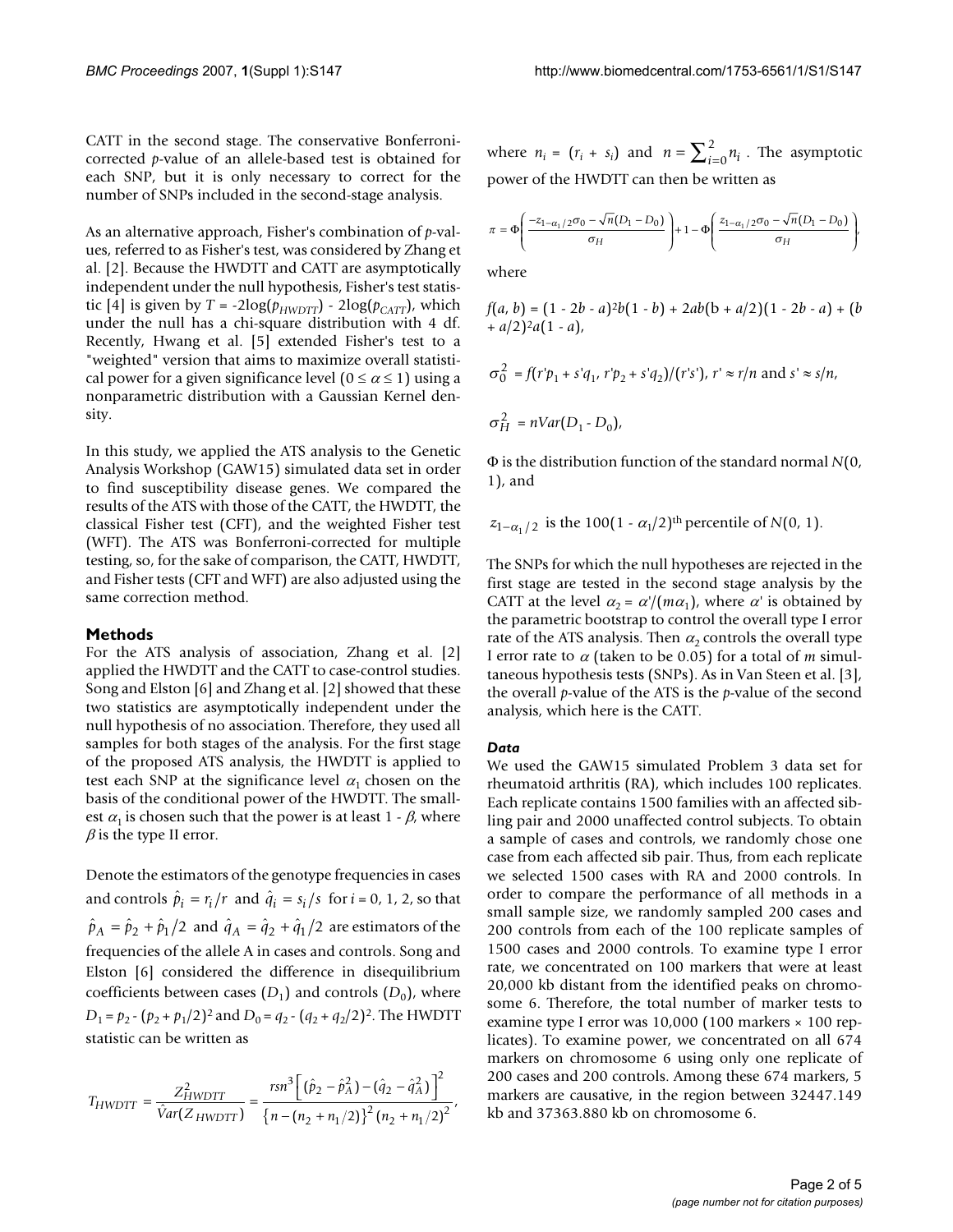## **Results**

The results for type I error are shown in Table 1 for the nominal significance levels  $\alpha$  = 0.05 and  $\alpha$  = 0.001. Table 1 shows that all the test statistics have nominal significance level close to the actual significance levels.

Without multiple testing corrections, the HWDTT, CATT, CFT, and WFT showed strong associations  $(p < 0.001)$ with a susceptibility disease gene in the region (Fig. 1, green line) between 32447.149 kb and 32859.819 kb on chromosome 6. In addition, the HWDTT, CATT, and Fisher tests (CFT and WFT) showed a significant association (*p* < 0.05) at 37363.880 kb, which was close to a trait locus (37233.784 kb). The results also indicated that i) CATT and CFT have similar power near the peak, ii) CFT is more powerful than WFT near the peak, and iii) the HWDTT is not powerful near the peak.

With Bonferroni multiple testing correction, Table 2 shows the locations of the SNP markers that are significantly associated with RA. In Table 2, the *p*-values for HWDTT, CATT, WFT, and CFT are compared at the significance level  $0.05/674 = 7.42 \times 10^{-5}$ . To obtain the *p*-value of the ATS analysis, first we calculated the asymptotic power of the HWDTT for  $\alpha_1 = 0.01$  to 1.00 with increments of 0.01 for each of the 674 SNPs. Then for each SNP we chose the  $\alpha_1$  that had at least 80% conditional power. Results showed that 535 SNPs had *p*-values of HWDTT less than this  $\alpha_1$  and these were analyzed in the second stage. Then we obtained the adjusted overall level for α*'* using the parametric bootstrap with increments of 0.001 and 10,000 replications. For example, for 80% conditional power, the SNP in location 32447.149 kb requires  $\alpha_1$  = 0.77 in the first stage. Then, based on the bootstrap, we obtained  $\alpha' = 0.03$ . Thus, the adjusted level required for the second stage is  $\alpha_2 = 0.03/(674 \times 0.77) = 5.78 \times 10^{-7}$ <sup>5</sup>. The *p*-values of the HWDTT is 0.53  $<\alpha_1$  = 0.77. Thus, the SNP in location 32447.149 kb is significant in the first stage. The *p*-value of the CATT in the second stage is 2.7  $\times$  $10^{-15} < \alpha_2 = 5.8 \times 10^{-5}$ . Hence, the SNP in location 32447.149 kb is significant when the adaptive two-stage analysis is applied.

Applying the ATS with the optimal  $\alpha_2$ , the three SNPs in the region between 32447.149 kb and 32772.203 kb were

associated with RA. In particular, after Bonferroni correction the ATS showed that the SNP at 37363.880 kb was associated with RA. In the region between 32447.149 kb and 32859.819 kb, the CATT and CFT had Bonferroni-corrected average *p*-values < 1.34 × 10-12 and *p* < 5.80 × 10-7, respectively. In addition, the corrected *p*-value of CFT is 0.000802 for a marker at location 37363.880 kb. However, the Bonferroni-corrected *p*-value of WFT is not significant. This could indicate that WFT with Bonferroni correction may be too conservative, because it already minimizes the number of false positives and false negatives.

### **Discussion**

We have presented the use of a new method for genomewide association studies with optimal choice of significance level to maximize the power and at the same time asymptotically control the overall type I error. The ATS analysis uses two independent test statistics-here the HWDTT and the CATT. We compared the performance of the HWDTT, CATT, Fisher's tests combining the HWDTT and CATT, and the ATS in this data set with Bonferroni correction for multiple testing and found that the ATS had good performance. Compared to WFT or CFT, the ATS showed higher power in this study. CFT captured the region that is close to a trait locus and gave higher power than WFT, but had  $p < 0.05$  in regions that were distant from the true locations, so that the falsepositive rate of CFT seems to be higher than that of WFT in these data. This agrees with the original paper [5] reporting a lower false-positive rate for WFT.

In this study, we applied all test statistics to the GAW15 simulated data. However, the simulated effect near the peak is so strong that all test statistics were able to detect the susceptibility disease gene on chromosome 6 with a sample size as small as 200 cases and 200 controls; the Bonferroni corrected *p*-values were significant for the CATT, CFT, and ATS. Zhang et al. [2] showed that the ATS is more powerful than the CATT and CFT when applied to real data in an association study of 96 cases and 50 controls that used 103,611 SNPs for a genome-wide association study of age-related macular degeneration [7].

#### **Table 1: Type I error rates**

| Test statistics                          | $\alpha$ = 0.05 | $\alpha$ = 0.001 |
|------------------------------------------|-----------------|------------------|
| Hardy-Weinberg disequilibrium trend test | 0.0468          | 0.0013           |
| Cochran-Armitage trend test              | 0.0488          | 0.0008           |
| Classical Fisher's test                  | 0.0503          | 0.0017           |
| Weighted Fisher's test                   | 0.0502          | 0.0010           |
| Adaptive two-stage                       | 0.0492          | 0.0012           |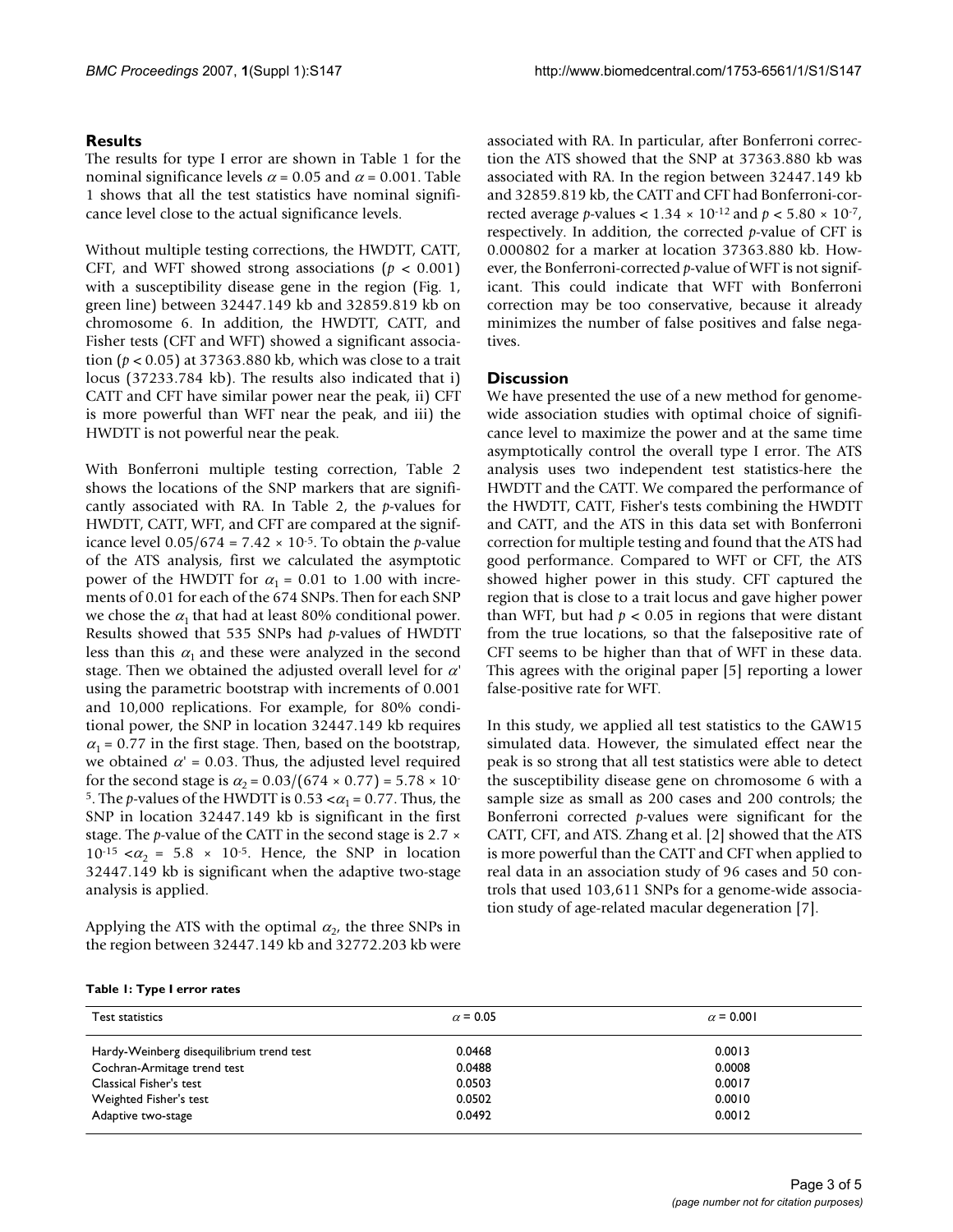

**Figure 1** Results of SNP markers using HWDTT, CATT, CFT, and WFT for chromosome 6.

| Location (kb) |                    | CATT <sup>a</sup>       | WF <sub>T</sub> <sup>a</sup> | CFT <sup>a</sup>         | ATS <sup>b</sup>     |                                             |
|---------------|--------------------|-------------------------|------------------------------|--------------------------|----------------------|---------------------------------------------|
|               | HWDTT <sup>a</sup> |                         |                              |                          | Stage I <sup>c</sup> | Stage $2d$                                  |
| 32447.149     | $N$ Se             | $2.65 \times 10^{-15}$  | NS.                          | $4.96 \times 10^{-14}$   | 0.53 < 0.77          | $2.7 \times 10^{-15} < 5.8 \times 10^{-5}$  |
| 32499.465     | <b>NS</b>          | $< 1.0 \times 10^{-17}$ | NS.                          | $< 1.10 \times 10^{-16}$ | $0.65 \le 0.83$      | $1.0 \times 10^{-17} < 6.3 \times 10^{-15}$ |
| 32521.277     | NS.                | $< 1.0 \times 10^{-17}$ | NS.                          | $< 1.10 \times 10^{-16}$ | NS.                  | NS                                          |
| 32772.203     | NS.                | $5.36 \times 10^{-15}$  | NS.                          | $3.44 \times 10^{-9}$    | 0.27 < 0.65          | $5.4 \times 10^{-15} < 5.7 \times 10^{-5}$  |
| 37363.880     | NS.                | NS.                     | NS.                          | $1.19 \times 10^{-6}$    | 0.0003 < 0.02        | 0.0003 < 0.0011                             |

**Table 2: The locations of the SNP markers that are significantly associated with RA after Bonferroni correction at the significance level**   $\alpha$  = 0.05

<sup>a</sup>The *p*-values should be compared with  $0.05/674 = 7.42 \times 10^{-5}$ .

<sup>b</sup>The *p*-value should be compared with the optimal level in the two stages.<br>
<sup>c</sup>The level in the first stage with conditional power at least 80% ( $\alpha_1$ )

<sup>d</sup>The adjusted level for the second stage  $(\alpha_2 = \alpha'/(674\alpha_1))$ <br>eNS: no significance